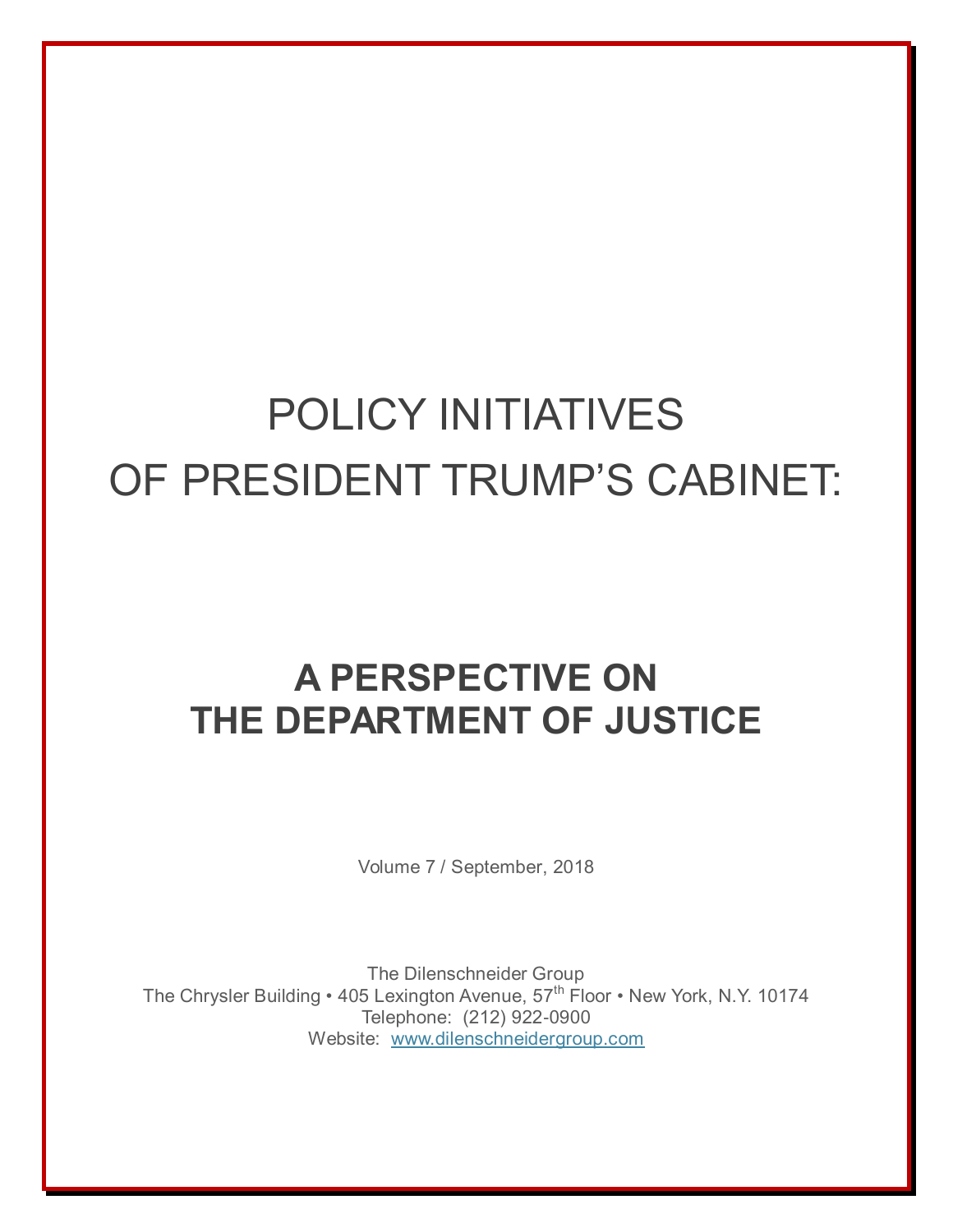*The Trump Administration is now in its second year in office, and extensive changes are being made by both the White House and the major agencies. Every month, for your background information, we are issuing a special report on one area of change. Here is the seventh report, on the Justice Department.* 

As White House and congressional sources speculate that Attorney General Jefferson Beauregard Sessions may be fired after the mid-term elections in November, Americans are asking what he has accomplished in his tenure so far and how significantly his goals differ from those of Donald Trump.

Who will step in as Attorney General of the United States?

It is too early to speculate but the White House has developed a short list of candidates. We can expect a tough, no-holds barred individual to be appointed if Attorney General Sessions steps down.

Perhaps no arena of public discourse is more divisive than how the federal justice system is viewed.

Sessions was the first senator to endorse Donald Trump for president—sharing with him a deep belief that illegal immigration is destroying the Country—and he was the President's first Cabinet appointment, and has been popular with senators, because he was part of "the club," as the Senate regards itself.

For months, Republican senators have warned the White House not to fire Sessions, suggesting nobody else could be confirmed.

Recently, that has changed.

Sen. Charles Grassley, R-Iowa, chairman of the Senate Judiciary Committee, and Sen. Lindsey Graham, R-S.C., now suggest that if President Trump doesn't get along with Sessions, it is right to get rid of him.

The President has repeatedly belittled Sessions because the Attorney General was part of his presidential campaign and thus was required by the Department of Justice rules and ethics regulations to recuse himself from anything involving special counsel Robert Mueller's investigation into whether anyone in the campaign conspired with Russians to affect the outcome of the 2016 election.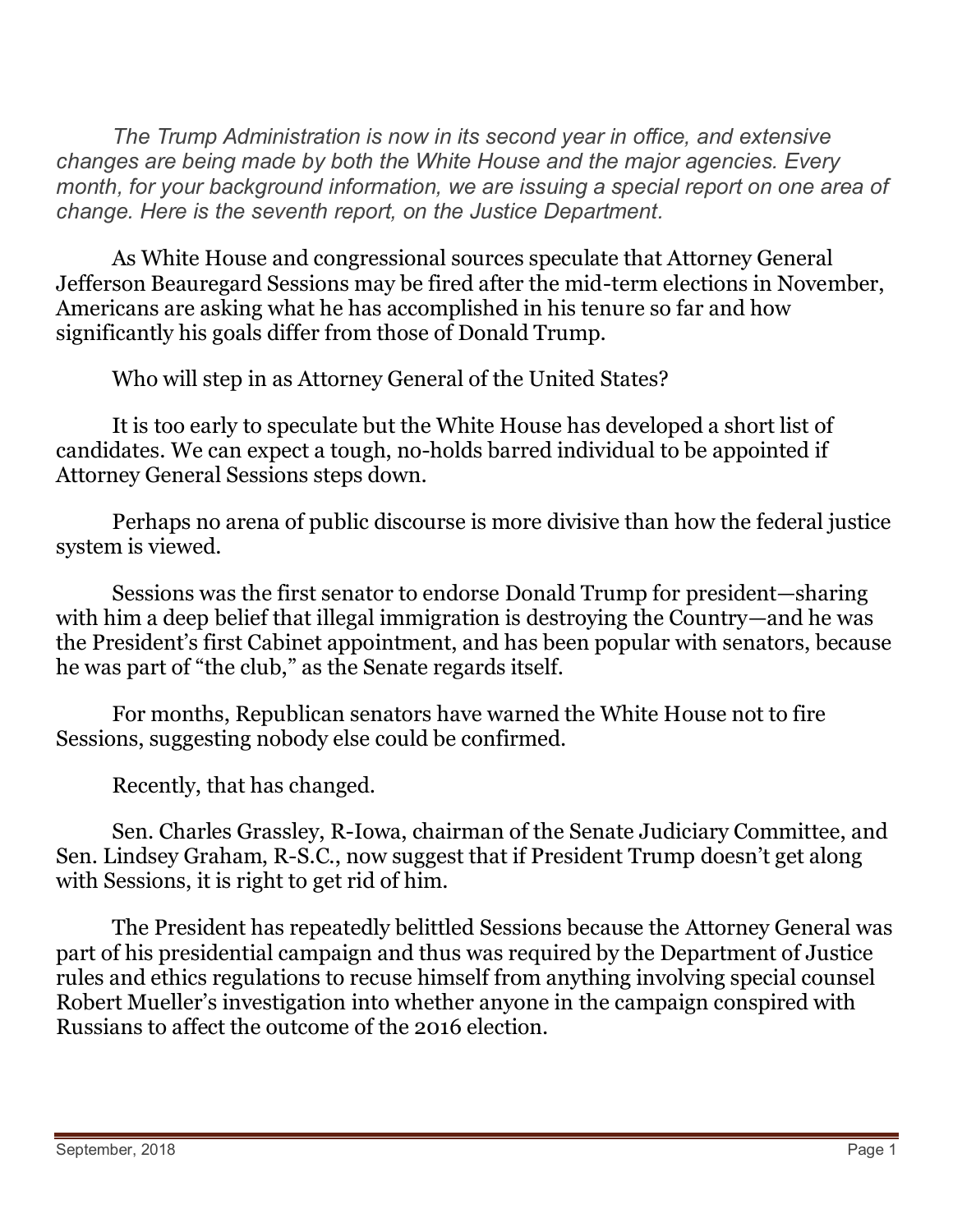If Donald Trump were to fire Sessions, deputy attorney general Rod Rosenstein technically would be in charge. He has protected Mueller's investigation. If Rosenstein is fired, someone else could be appointed with presumable instructions to fire Mueller and stop the investigation into the campaign's remarkably high number of contacts with Russians.

Without doubt, the Russian government attempted to make certain Hillary Clinton was not elected; unknown, as of now, is whether anyone in the Trump campaign worked with Russian government agents. That would be illegal. So far Mueller's probe has resulted in indictments of 13 Russians and guilty pleas or convictions of six people close to President Trump on such charges as financial irregularities or lying to the FBI.

But there is another scenario if Sessions and Rosenstein are both fired. Under the Federal Vacancies Act, President Trump may pick anyone who holds a Senateconfirmed position to serve as acting attorney general but that person could not then be named permanently.

A natural conservative, Sessions has been careful never to criticize the President in public and repeatedly says he is carrying out Donald Trump's agenda. The only time he pushed back against President Trump's twitter insults was when he was accused of never having gotten control of the DOJ. Sessions says that is not true.

An examination of Session's record on such issues as voting rights, immigration, civil rights and changes in judicial practices shows clearly that Sessions has assiduously endorsed and implemented President Trump's goals.

Most famously, after ending the policy of "catch and release" (under which unverified arrested immigrants rounded up in immigration sweeps were permitted to go free until their trial), Sessions began a "zero tolerance" policy, saying that the Departments of Justice and Homeland Security will partner to prosecute anyone illegally crossing the Southwest border and separate children from parents.

Sessions' policy of "zero tolerance" ended up separating more than 2,500 children, including babies, from their parents in an effort to deport the parents, arguing, as did President Trump, that if parents knew they could lose their children, they would not risk losing their children by entering the Country illegally. However, many of those parents were seeking legal asylum when they were separated from their children. Despite court orders, many children have not been reunited with their parents.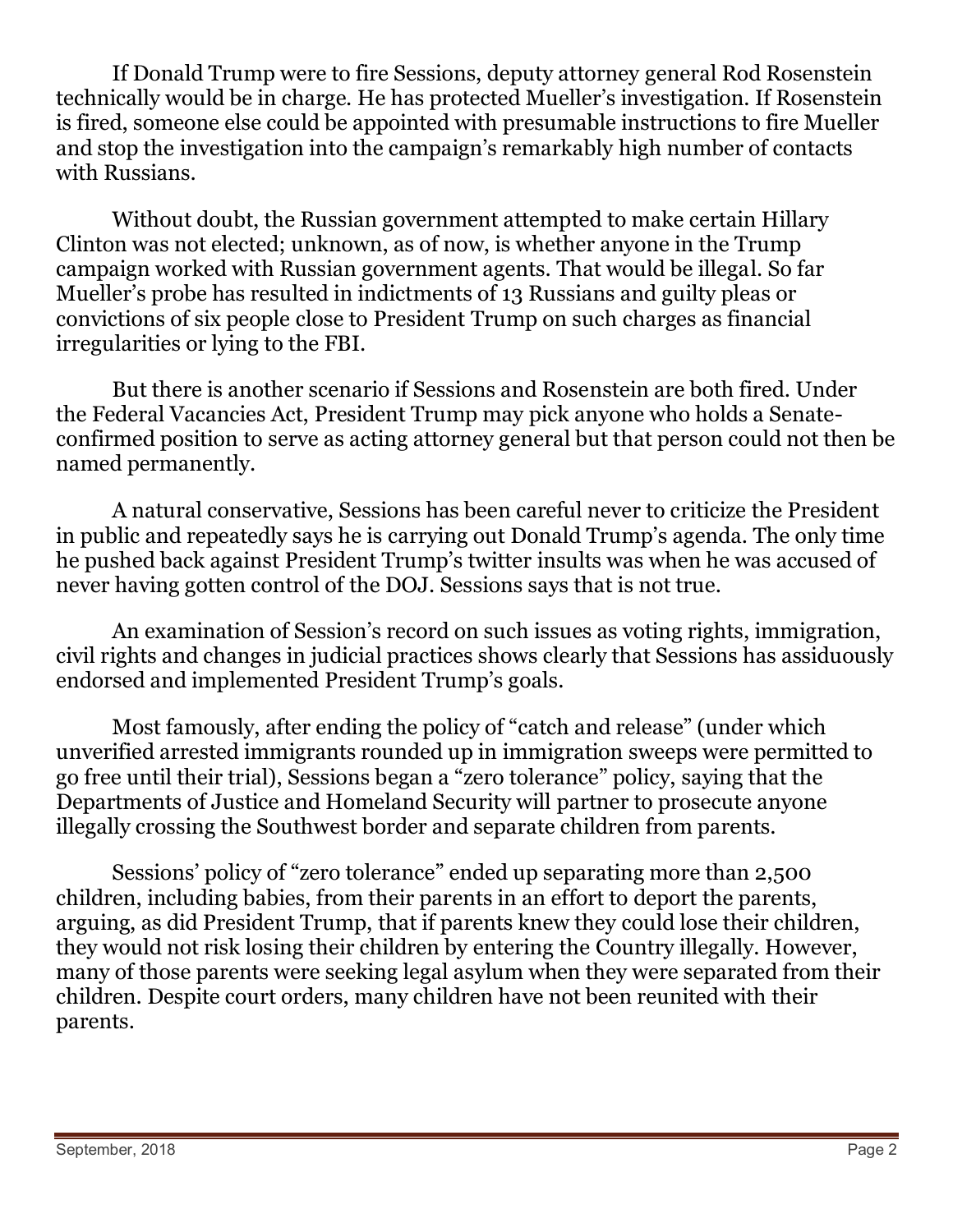Sessions also is seeking to punish so-called "sanctuary cities," which do not aggressively seek to determine if immigrants have legal status when detained or become victims of a crime. The President appears to want to withhold federal money from such cities. In some cities Immigration and Customs Enforcement agents are arresting suspected immigrants despite legislators' protests. Sessions directed the Justice Department to impose new conditions on federal law enforcement grants for sanctuary cities, but, so far, the courts have blocked his efforts.

Sessions is also moving to force immigration judges to process more deportation cases, which immigration lawyers worry may cause people seeking asylum not to get a fair hearing.

Earlier this summer Sessions rescinded 24 "guidance documents" for homeowners, school admissions offices, law enforcement, and small businesses. Such guidance provided explanations of what a Supreme Court decision on racial diversity means to schools, a guide to preventing employment discrimination, and a mortgage guide for homebuyers that encourages them to "shop, compare, and negotiate." Seven were supposed to protect juveniles from mistreatment by courts and detention facilities. Sessions argued such guidelines were unnecessary, improper or outdated. Sessions earlier got rid of some guidelines used since Ronald Reagan's tenure that made it illegal to ship guns across state lines and protected job seekers from discrimination based on their national origin.

Sessions has revived the war on drugs and has told federal prosecutors to seek the toughest possible charges and sentences in all criminal cases, changing the Obama era directive to go softer on non-violent drug offenses. He has pursued a return to three strikes and you're out (stringent mandatory sentences after three convictions, no matter the circumstances). One of his most controversial moves has been to permit police to seize personal property of those suspected of, but not charged with crimes.

Critics note that Sessions has dropped department efforts to reform prisons by getting rid of federal contracts that require oversight of private prisons to prevent brutality and misconduct. He has supported efforts to make elections more impervious to fraud but also have made voting more difficult for some minorities. Sessions' background in Alabama convinced him that civil rights is a state responsibility, not the federal government's and that enforcing the Voting Rights Act was a misuse of federal authority. Under Sessions, the DOJ has stopped enforcing voter protection laws in favor of pursuing voter fraud cases. (President Trump's commission on voter fraud was dismantled after it failed to find evidence of a problem.)